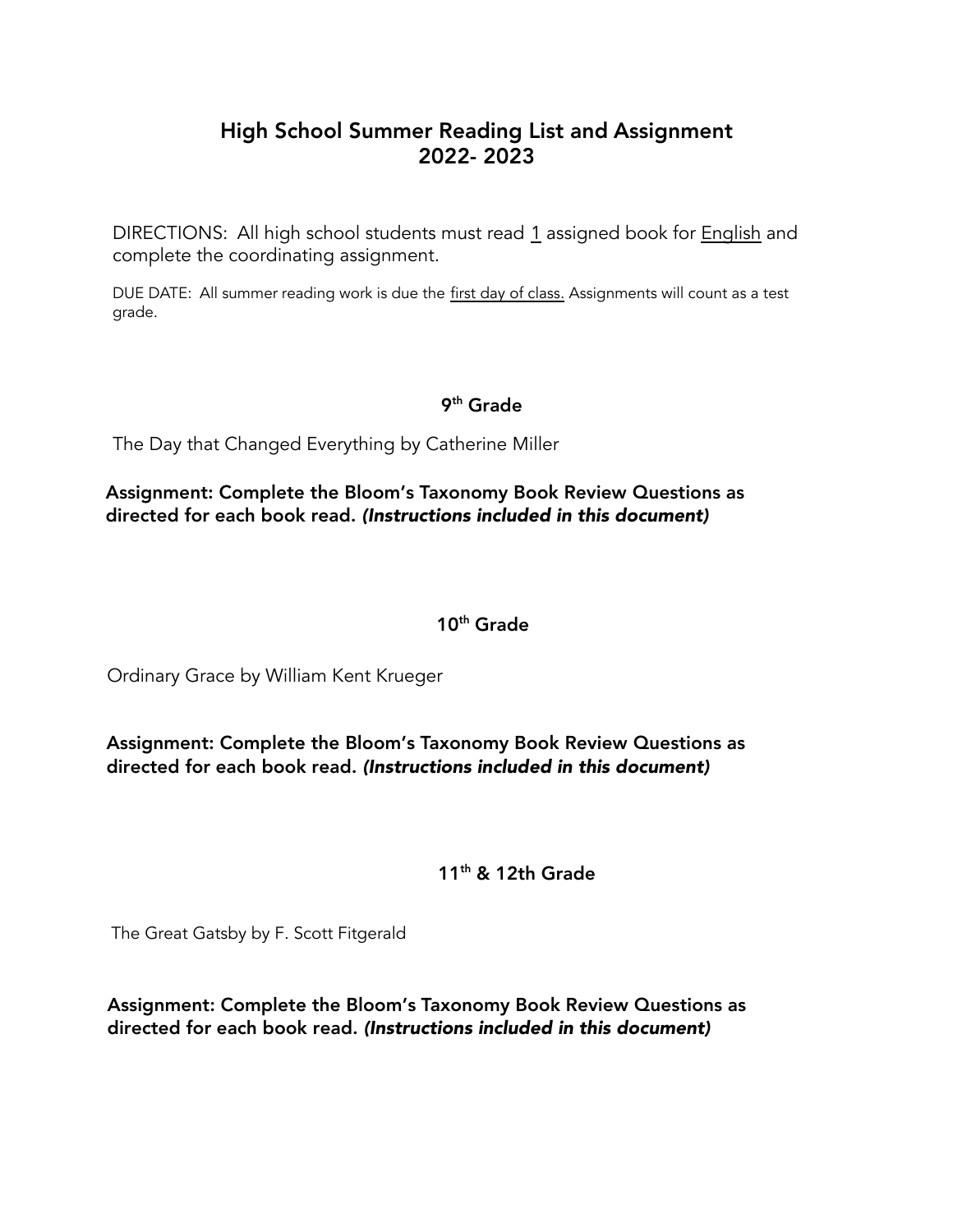## English Assignment

## Summer Reading Assignment Bloom's Taxonomy Book Review Questions

### Directions:

You must read your entire book(s) and then choose questions below to answer.

- 1. You must earn 25 points. NOTE: The Work Cited page counts as 5 points.
- 2. You must write the question then answer the question in complete sentences.
- 3. You may answer no more than 2 Knowledge questions and 2 Comprehension questions.
- 4.At least 1 of the questions must come from the Evaluation section.
- 5. Include a separate Work Cited page for your book(s).
- 6. This assignment must be TYPED using the MLA format.
- 7. Label your questions and group them according to the appropriate category.

## Knowledge – 1 point each

- 1. Make a list of facts you learned from the story.
- 2. List the characters and describe them.
- 3. List five new words you learned in the book. Write down their dictionary

pronunciations and meanings.

- 4. What problem(s) does one of the characters have and how does he/she solve it?
- 5. Where does the story take place?
- 6. List the places mentioned in the book.
- 7. What other books has this author written?
- 8. What is the time period in which the story takes place?

## Comprehension – 2 points each

- 1. What is the problem in the book and how is it solved?
- 2. Does anyone in the book do something you do not like? What is it? Why do you dislike it?
- 3. What is the genre of this book? List three evidences of this.
- 4. What is the author's purpose(s) in writing this book?
- 5. List three to five major events in the story in chronological order.
- 6. In your own words, explain the introduction of the story.
- 7. How does the main character feel throughout the book. Give evidences of this.
- 8. How does the title relate to the story?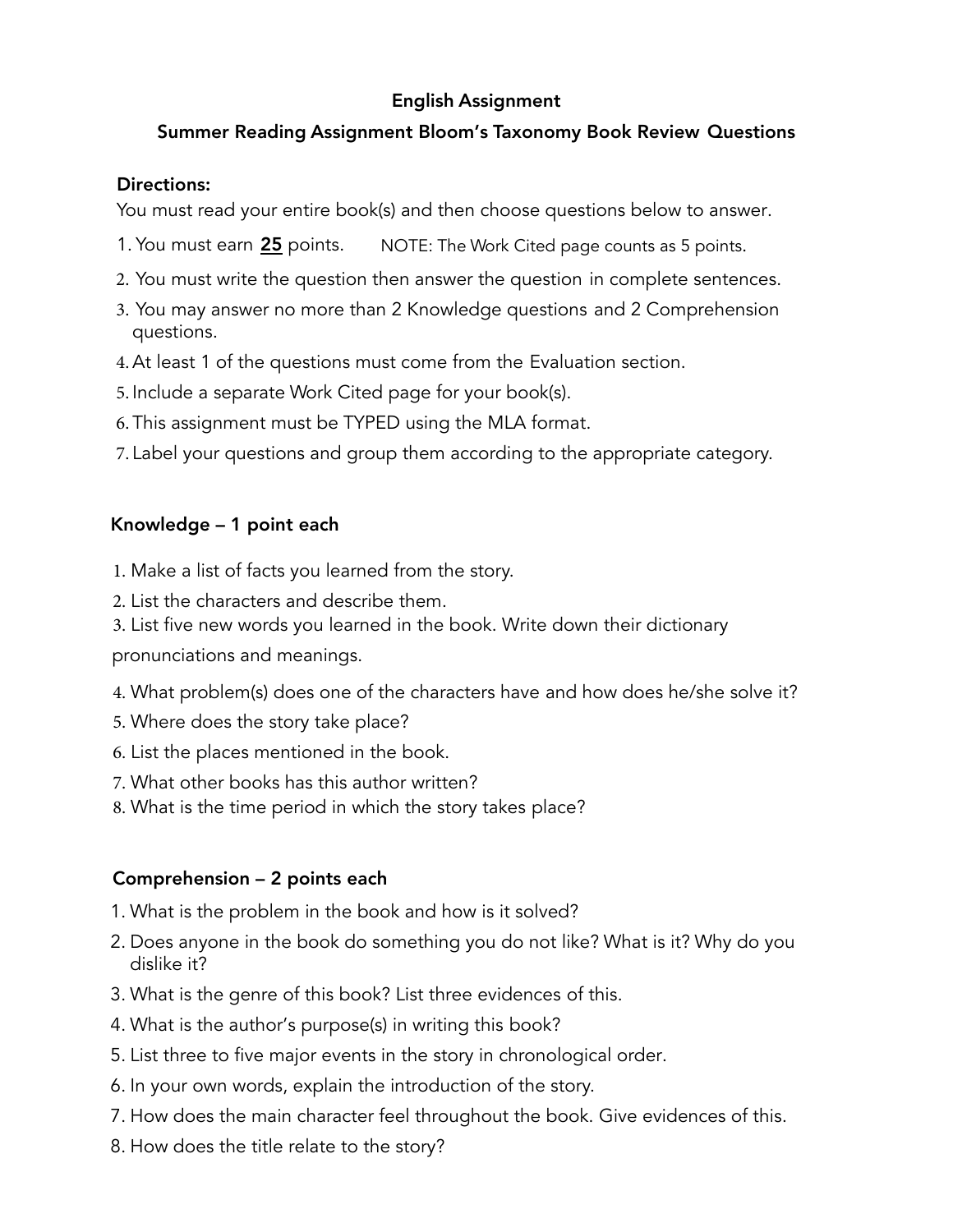### Application – 3 points each

1. Does this book remind you of anything that has happened to you? What? Why?

- 2. Does this book give you any new ideas about yourself? What? Why?
- 3. If you were in a situation like one in the book, how would you have acted? Be sure

to tell what the situation is.

4. What lesson(s) did you learn from the story?

5. Tell about a time in which something in the story also happened to you or someone you know.

6. List the places in the book that are important. Make a map including these places as you imagine they may look. (It can be any kind of map: neighborhood, city, country, etc. Staple the map to the back of your questions. The map does not need to be any bigger than a regular piece of computer paper.)

7. What changes would have to be made if the book occurred about 100 years ago or 100 years from now?

### Analysis – 4 points each

1. If your story occurred long ago, compare that time to today in a good paragraph. If it is a modern story, compare it to a long time ago and tell what would be different.

2. Choose one of the main characters. Think of a shape that fits that person's personality. Draw the shape and describe the character inside the shape.

3. Decide which parts of the book include the five W's and the H then write a good paragraph for a newspaper article including these facts.

4. In a good paragraph, explain the main idea of the book.

5. Compare this book to the last book you read.